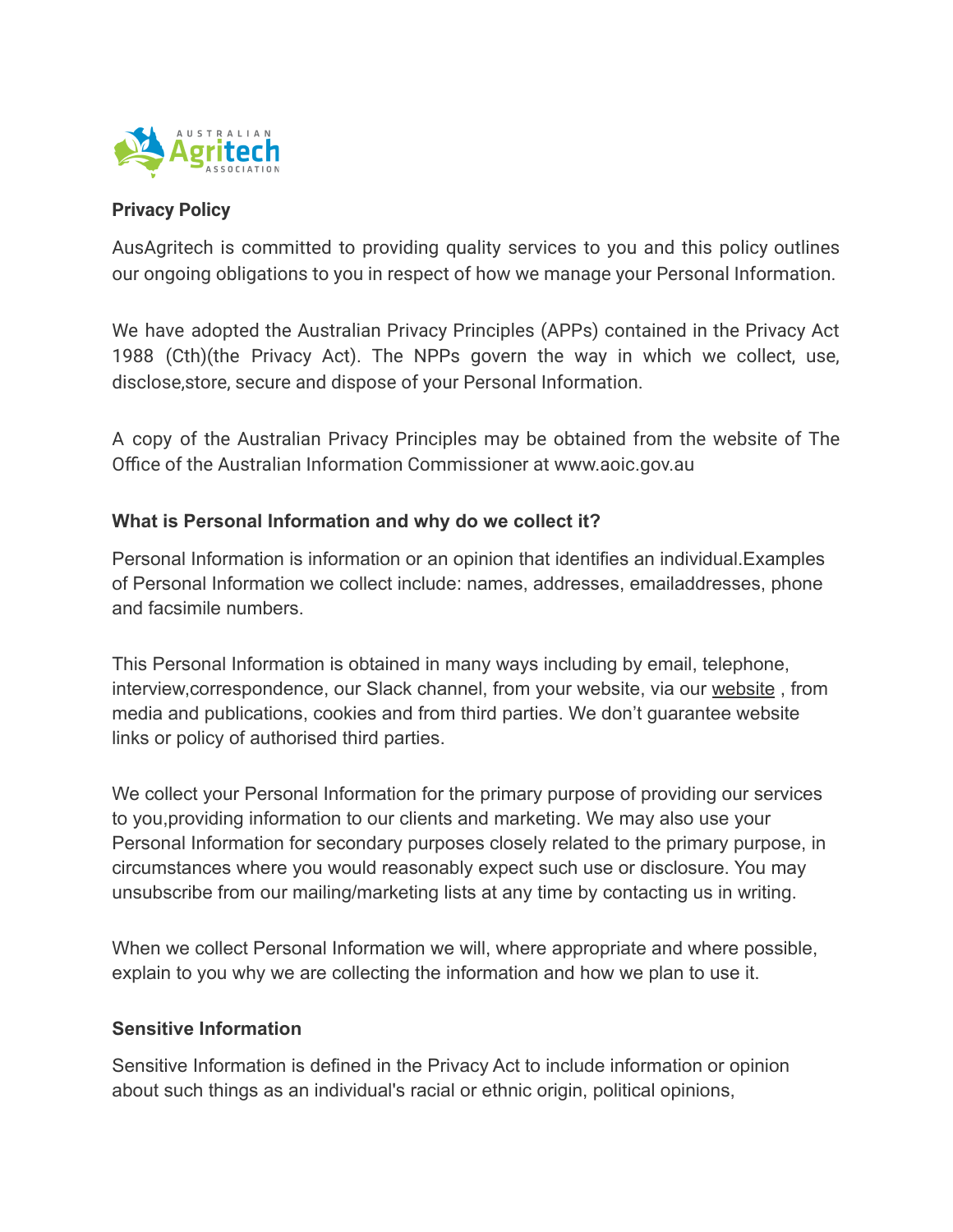membership of a political association, religious or philosophical beliefs, membership of a trade union or other professional body, criminal record or health information.

Sensitive Information will be used by us only:

- For the primary purpose for which it was obtained
- For a secondary purpose that is directly related to the primary purpose
- With your consent; ot where required or authorised by law

# **Third Parties**

Where reasonable and practicable to do so, we will collect your Personal Information only from you. However, in some circumstances we may be provided with information by third parties. In such a case we will take reasonable steps to ensure that you are made aware of the information provided to us by the third party.

# **Disclosure of Personal Information**

Your Personal Information may be disclosed in a number of circumstances including the following:

- Third parties where you consent to the use or disclosure; and
- Where required or authorised by law

# **Security of Personal Information**

Your Personal Information is stored in a manner that reasonably protects it from misuse and loss and from unauthorized access, modification or disclosure.

When your Personal Information is no longer needed for the purpose for which it was obtained, we will take reasonable steps to destroy or permanently de-identify your Personal Information. However, most of the Personal Information is or will be stored in client files which will be kept by us for a minimum of 7 years.

## **Access to your Personal Information**

You may access the Personal Information we hold about you and to update and/or correct it, subject to certain exceptions. If you wish to access your Personal Information, please contact us in writing.